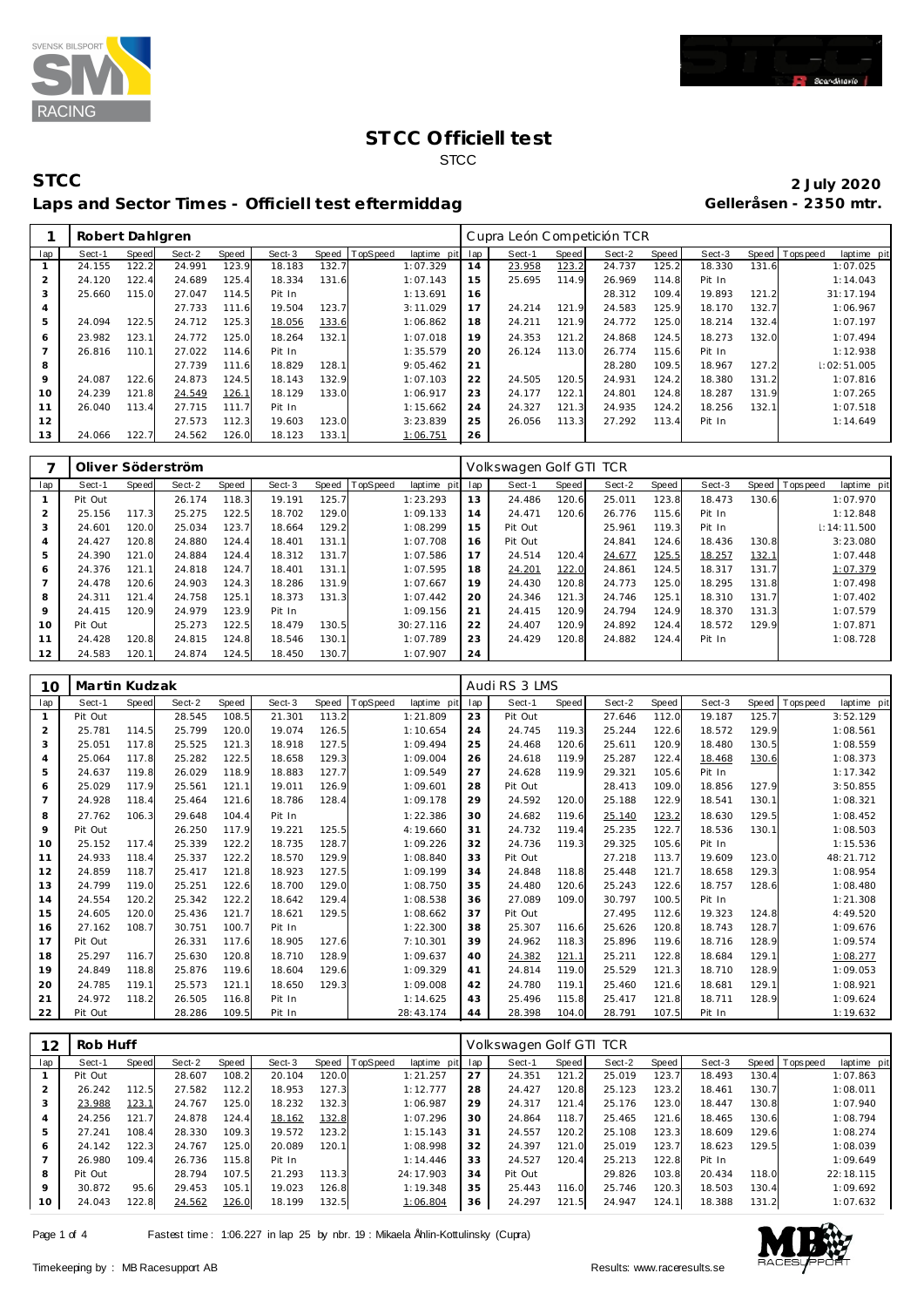



| $\mathbf{1}$ | 24.188  | 122.0 | 29.096 | 106.4 | 19.975 | 120.8 | 1:13.259  | 37 | 24.297 | 121.5 | 24.906 | 124.3 | 18.477 | 130.5 | 1:07.680 |
|--------------|---------|-------|--------|-------|--------|-------|-----------|----|--------|-------|--------|-------|--------|-------|----------|
| 12           | 24.369  | 121.1 | 24.688 | 125.4 | 18.480 | 130.5 | 1:07.537  | 38 | 24.224 | 121.9 | 24.897 | 124.4 | 18.468 | 130.6 | 1:07.589 |
| 13           | 24.102  | 122.5 | 25.835 | 119.8 | Pit In |       | 1:11.323  | 39 | 24.239 | 121.8 | 24.873 | 124.5 | 18.543 | 130.1 | 1:07.655 |
| 14           | Pit Out |       | 26.835 | 115.4 | 19.396 | 124.4 | 10:47.390 | 40 | 24.408 | 120.9 | 24.935 | 124.2 | 18.388 | 131.2 | 1:07.731 |
| 15           | 24.703  | 119.5 | 25.488 | 121.5 | 18.473 | 130.6 | 1:08.664  | 41 | 24.497 | 120.5 | 25.215 | 122.8 | 18.509 | 130.3 | 1:08.221 |
| 16           | 24.200  | 122.0 | 24.762 | 125.0 | 18.356 | 131.4 | 1:07.318  | 42 | 24.375 | 121.7 | 25.225 | 122.7 | 18.473 | 130.6 | 1:08.073 |
| 17           | 24.176  | 122.1 | 24.934 | 124.2 | 18.279 | 132.0 | 1:07.389  | 43 | 24.247 | 121.7 | 25.086 | 123.4 | 18.484 | 130.5 | 1:07.817 |
| 18           | 24.375  | 121.1 | 24.949 | 124.1 | 18.483 | 130.5 | 1:07.807  | 44 | 24.347 | 121.2 | 24.975 | 124.0 | 18.489 | 130.5 | 1:07.811 |
| 19           | 24.401  | 121.0 | 24.995 | 123.9 | 18.411 | 131.0 | 1:07.807  | 45 | 24.431 | 120.8 | 25.031 | 123.7 | 18.533 | 130.1 | 1:07.995 |
| 20           | 24.298  | 121.5 | 25.145 | 123.1 | 18.495 | 130.4 | 1:07.938  | 46 | 24.319 | 121.4 | 25.615 | 120.9 | 18.605 | 129.6 | 1:08.539 |
| 21           | 24.394  | 121.0 | 25.059 | 123.5 | 18.482 | 130.5 | 1:07.935  | 47 | 24.442 | 120.8 | 25.225 | 122.7 | 18.575 | 129.9 | 1:08.242 |
| 22           | 24.510  | 120.4 | 25.102 | 123.3 | 18.542 | 130.1 | 1:08.154  | 48 | 24.368 | 121.7 | 25.162 | 123.0 | 18.536 | 130.1 | 1:08.066 |
| 23           | 24.916  | 118.5 | 25.280 | 122.5 | 18.646 | 129.4 | 1:08.842  | 49 | 24.401 | 121.0 | 25.188 | 122.9 | 18.631 | 129.5 | 1:08.220 |
| 24           | 24.459  | 120.7 | 25.095 | 123.4 | 18.529 | 130.2 | 1:08.083  | 50 | 24.398 | 121.0 | 25.066 | 123.5 | 18.592 | 129.7 | 1:08.056 |
| 25           | 24.514  | 120.4 | 25.117 | 123.3 | 18.522 | 130.2 | 1:08.153  | 51 | 24.372 | 121.7 | 25.145 | 123.1 | 18.621 | 129.5 | 1:08.138 |
| 26           | 25.033  | 117.9 | 25.225 | 122.7 | 18.526 | 130.2 | 1:08.784  | 52 | 24.456 | 120.7 | 25.116 | 123.3 | Pit In |       | 1:09.860 |
|              |         |       |        |       |        |       |           |    |        |       |        |       |        |       |          |

| 19             |         |       | Mikaela Ählin-Kottulinsky |       |        |       |          |             |     | Cupra León TCR |       |        |       |        |       |                   |             |
|----------------|---------|-------|---------------------------|-------|--------|-------|----------|-------------|-----|----------------|-------|--------|-------|--------|-------|-------------------|-------------|
| lap            | Sect-1  | Speed | Sect-2                    | Speed | Sect-3 | Speed | TopSpeed | laptime pit | lap | Sect-1         | Speed | Sect-2 | Speed | Sect-3 |       | Speed   Tops peed | laptime pit |
|                | Pit Out |       | 27.230                    | 113.7 | 20.018 | 120.5 |          | 1:18.024    | 14  | 24.108         | 122.4 | 24.807 | 124.8 | 18.352 | 131.4 |                   | 1:07.267    |
| $\overline{2}$ | 32.919  | 89.7  | 24.897                    | 124.4 | 18.310 | 131.7 |          | 1:16.126    | 15  | 24.338         | 121.3 | 25.176 | 123.0 | Pit In |       |                   | 1:15.430    |
| 3              | 24.429  | 120.8 | 24.592                    | 125.9 | 18.135 | 133.0 |          | 1:07.156    | 16  | Pit Out        |       | 26.744 | 115.8 | 19.217 | 125.5 |                   | 1:11:09.230 |
| 4              | 24.260  | 121.7 | 24.745                    | 125.1 | 18.264 | 132.1 |          | 1:07.269    | 17  | 24.111         | 122.4 | 24.549 | 126.1 | 18.101 | 133.3 |                   | 1:06.761    |
| 5              | 24.616  | 119.9 | 24.790                    | 124.9 | Pit In |       |          | 1:07.925    | 18  | 24.255         | 121.7 | 24.743 | 125.1 | 18.148 | 132.9 |                   | 1:07.146    |
| 6              | Pit Out |       | 26.077                    | 118.7 | 19.285 | 125.1 |          | 18:47.426   | 19  | 24.618         | 119.9 | 24.857 | 124.6 | Pit In |       |                   | 1:08.915    |
|                | 24.346  | 121.3 | 24.528                    | 126.2 | 18.161 | 132.8 |          | 1:07.035    | 20  | Pit Out        |       | 25.685 | 120.5 | 18.667 | 129.2 |                   | 13:16.983   |
| 8              | 24.196  | 122.0 | 25.322                    | 122.3 | 18.283 | 131.9 |          | 1:07.801    | 21  | 24.213         | 121.9 | 24.471 | 126.5 | 18.104 | 133.2 |                   | 1:06.788    |
| 9              | 24.007  | 123.0 | 24.885                    | 124.4 | 18.188 | 132.6 |          | 1:07.080    | 22  | 24.030         | 122.8 | 24.505 | 126.3 | 18.157 | 132.8 |                   | 1:06.692    |
| 10             | 24.297  | 121.5 | 24.872                    | 124.5 | Pit In |       |          | 1:07.357    | 23  | 25.857         | 114.2 | 25.748 | 120.2 | Pit In |       |                   | 1:13.995    |
| 11             | Pit Out |       | 25.909                    | 119.5 | 18.958 | 127.2 |          | 10:02.774   | 24  | Pit Out        |       | 25.351 | 122.1 | 18.707 | 128.9 |                   | 17:08.988   |
| 12             | 24.142  | 122.3 | 24.723                    | 125.2 | 18.175 | 132.7 |          | 1:07.040    | 25  | 23.814         | 124.0 | 24.423 | 126.8 | 17.990 | 134.1 |                   | 1:06.227    |
| 13             | 24.027  | 122.9 | 24.539                    | 126.2 | 18.182 | 132.7 |          | 1:06.748    | 26  | 25.134         | 117.5 | 25.315 | 122.3 | Pit In |       |                   | 1:09.654    |

| 20             |         |       | Mattias Andersson |       |        |       |          |                 |    | Honda Civic FK2 TCR |       |        |       |        |       |             |             |
|----------------|---------|-------|-------------------|-------|--------|-------|----------|-----------------|----|---------------------|-------|--------|-------|--------|-------|-------------|-------------|
| lap            | Sect-1  | Speed | Sect-2            | Speed | Sect-3 | Speed | TopSpeed | laptime pit lap |    | Sect-1              | Speed | Sect-2 | Speed | Sect-3 | Speed | T ops pee d | laptime pit |
|                | Pit Out |       | 28.542            | 108.5 | 19.467 | 123.9 |          | 1:22.080        | 18 | 26.116              | 113.0 | 25.713 | 120.4 | 18.675 | 129.2 |             | 1:10.504    |
| 2              | 24.668  | 119.7 | 24.780            | 124.9 | 27.317 | 88.3  |          | 1:16.765        | 19 | 24.135              | 122.3 | 24.430 | 126.7 | 18.303 | 131.8 |             | 1:06.868    |
| 3              | 42.334  | 69.7  | 30.259            | 102.3 | Pit In |       |          | 1:36.326        | 20 | 24.165              | 122.2 | 24.631 | 125.7 | Pit In |       |             | 1:08.648    |
| 4              | Pit Out |       | 26.996            | 114.7 | 19.127 | 126.1 |          | 7:09.892        | 21 | Pit Out             |       | 28.530 | 108.5 | 19.936 | 121.0 |             | 6:21.224    |
| 5              | 24.428  | 120.8 | 24.607            | 125.8 | 18.372 | 131.3 |          | 1:07.407        | 22 | 25.716              | 114.8 | 25.271 | 122.5 | 18.377 | 131.3 |             | 1:09.364    |
| 6              | 24.438  | 120.8 | 24.783            | 124.9 | 18.481 | 130.5 |          | 1:07.702        | 23 | 24.057              | 122.7 | 24.462 | 126.6 | 18.242 | 132.2 |             | 1:06.761    |
| $\overline{7}$ | 25.019  | 118.0 | 25.032            | 123.7 | Pit In |       |          | 1:10.716        | 24 | 24.119              | 122.4 | 24.568 | 126.0 | 18.271 | 132.0 |             | 1:06.958    |
| 8              | Pit Out |       | 27.561            | 112.3 | 20.008 | 120.6 |          | 3:46.796        | 25 | 25.741              | 114.7 | 25.829 | 119.9 | Pit In |       |             | 1:12.904    |
| 9              | 25.698  | 114.9 | 25.843            | 119.8 | 18.770 | 128.5 |          | 1:10.311        | 26 | Pit Out             |       | 28.563 | 108.4 | 20.824 | 115.8 |             | 33:22.554   |
| 10             | 24.237  | 121.8 | 24.746            | 125.7 | 18.394 | 131.1 |          | 1:07.377        | 27 | 28.601              | 103.2 | 25.200 | 122.9 | 18.588 | 129.8 |             | 1:12.389    |
| 11             | 24.212  | 121.9 | 24.638            | 125.7 | 18.342 | 131.5 |          | 1:07.192        | 28 | 24.132              | 122.3 | 24.643 | 125.6 | 18.235 | 132.3 |             | 1:07.010    |
| 12             | 24.311  | 121.4 | 24.822            | 124.7 | Pit In |       |          | 1:11.637        | 29 | 24.145              | 122.3 | 24.638 | 125.7 | Pit In |       |             | 1:11.741    |
| 13             | Pit Out |       | 27.290            | 113.4 | 19.102 | 126.3 |          | 10:05.536       | 30 | Pit Out             |       | 29.275 | 105.8 | 20.571 | 117.3 |             | 13:52.528   |
| 14             | 24.144  | 122.3 | 32.856            | 94.2  | 19.100 | 126.3 |          | 1:16.100        | 31 | 27.084              | 109.0 | 27.341 | 113.2 | 19.124 | 126.1 |             | 1:13.549    |
| 15             | 24.002  | 123.0 | 24.474            | 126.5 | 18.274 | 132.0 |          | 1:06.750        | 32 | 24.229              | 121.8 | 24.414 | 126.8 | 18.203 | 132.5 |             | 1:06.846    |
| 16             | 25.577  | 115.4 | 27.195            | 113.8 | Pit In |       |          | 1:14.581        | 33 | 25.665              | 115.0 | 27.179 | 113.9 | Pit In |       |             | 1:16.942    |
| 17             | Pit Out |       | 27.862            | 111.1 | 20.271 | 119.0 |          | 3:47.163        | 34 |                     |       |        |       |        |       |             |             |

| 21             | Andreas Ahlberg |              |        |       |        |       |                |             |     | Volkswagen Golf GTI TCR |       |        |       |        |       |                               |
|----------------|-----------------|--------------|--------|-------|--------|-------|----------------|-------------|-----|-------------------------|-------|--------|-------|--------|-------|-------------------------------|
| lap            | Sect-1          | <b>Speed</b> | Sect-2 | Speed | Sect-3 |       | Speed TopSpeed | laptime pit | lap | Sect-1                  | Speed | Sect-2 | Speed | Sect-3 |       | Speed Topspeed<br>laptime pit |
|                | Pit Out         |              | 32.681 | 94.7  | 19.305 | 124.9 |                | 1:24.833    | 13  | 24.491                  | 120.5 | 25.128 | 123.2 | 18.371 | 131.3 | 1:07.990                      |
| 2              | 24.630          | 119.9        | 25.136 | 123.2 | 18.356 | 131.4 |                | 1:08.122    | 14  | 24.585                  | 120.1 | 25.783 | 120.1 | Pit In |       | 1:08.801                      |
| 3              | 24.466          | 120.7        | 25.193 | 122.9 | 18.311 | 131.7 |                | 1:07.970    | 15  | Pit Out                 |       | 38.156 | 81.1  | 19.076 | 126.4 | 1: 24: 56.158                 |
| $\overline{4}$ | 24.372          | 121.1        | 24.967 | 124.0 | 18.368 | 131.3 |                | 1:07.707    | 16  | 25.113                  | 117.5 | 25.480 | 121.5 | Pit In |       | 1:09.088                      |
| 5              | 24.382          | 121.1        | 25.015 | 123.8 | 18.284 | 131.9 |                | 1:07.681    | 17  | Pit Out                 |       | 26.576 | 116.5 | 18.438 | 130.8 | 3:53.458                      |
| 6              | 24.292          | 121.5        | 25.174 | 123.0 | 18.330 | 131.6 |                | 1:07.796    | 18  | 24.336                  | 121.3 | 24.935 | 124.2 | 18.152 | 132.9 | 1:07.423                      |
|                | 24.431          | 120.8        | 25.354 | 122.1 | 18.356 | 131.4 |                | 1:08.141    | 19  | 24.081                  | 122.6 | 24.875 | 124.5 | 18.239 | 132.2 | 1:07.195                      |
| 8              | 24.639          | 119.8        | 25.755 | 120.2 | Pit In |       |                | 1:08.745    | 20  | 24.233                  | 121.8 | 25.058 | 123.6 | 18.170 | 132.7 | 1:07.461                      |
| 9              | Pit Out         |              | 25.653 | 120.7 | 18.425 | 130.9 |                | 7:08.045    | 21  | 24.248                  | 121.7 | 25.212 | 122.8 | Pit In |       | 1:07.925                      |
| 10             | 24.271          | 121.6        | 25.121 | 123.2 | 18.278 | 132.0 |                | 1:07.670    | 22  | Pit Out                 |       | 31.244 | 99.1  | 19.676 | 122.6 | 31:43.074                     |
| 11             | 24.312          | 121.4        | 25.264 | 122.5 | 18.285 | 131.9 |                | 1:07.861    | 23  | 26.030                  | 113.4 | 32.952 | 94.0  | Pit In |       | 1:23.923                      |
| 12             | 24.417          | 120.9        | 25.139 | 123.2 | 18.393 | 131.1 |                | 1:07.949    | 24  |                         |       |        |       |        |       |                               |

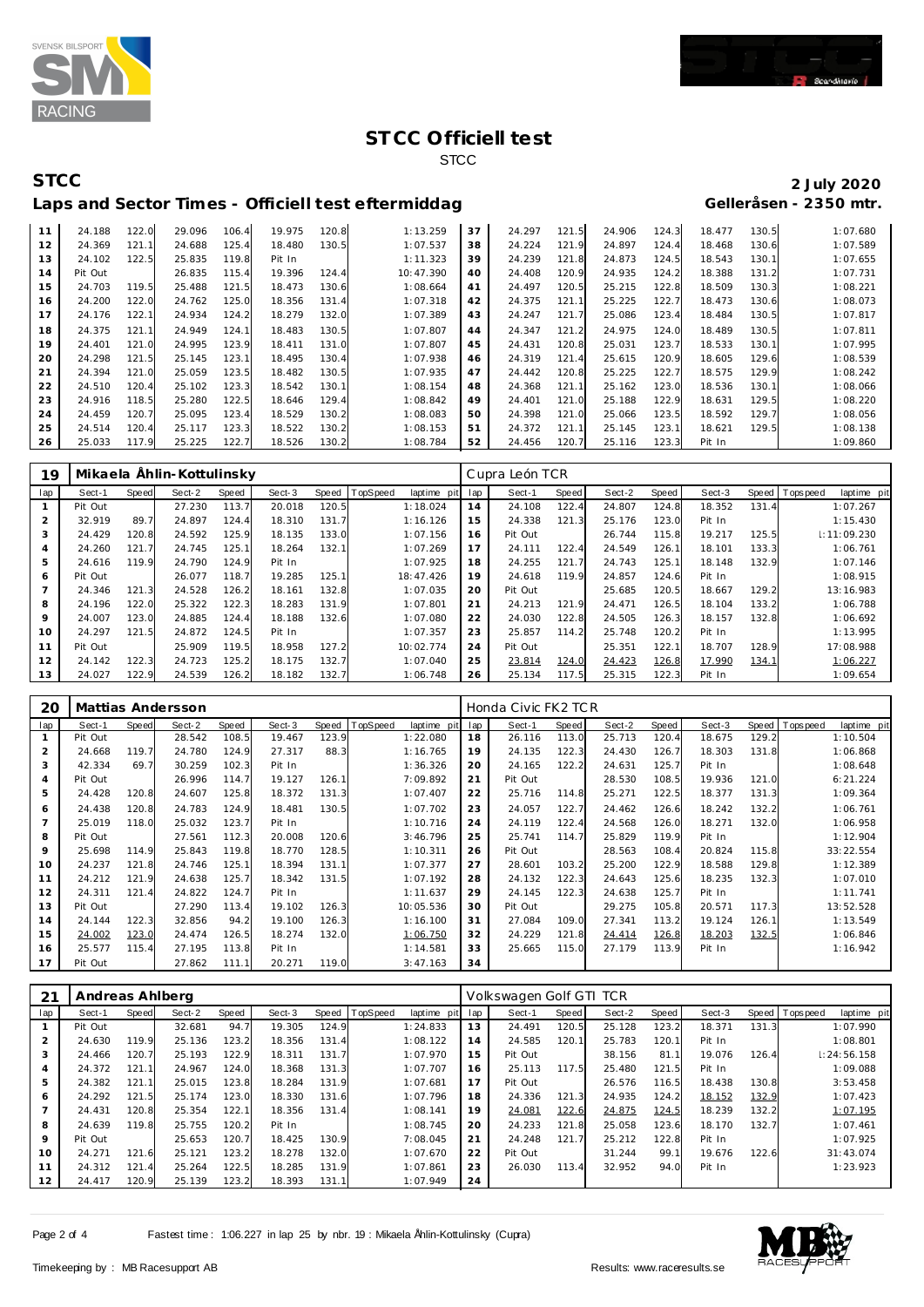



| 22             | Albin Wärnelöv |       |        |       |        |       |          |                 |     | Hyundai i30 N TCR |       |        |       |        |       |                               |
|----------------|----------------|-------|--------|-------|--------|-------|----------|-----------------|-----|-------------------|-------|--------|-------|--------|-------|-------------------------------|
| lap            | Sect-1         | Speed | Sect-2 | Speed | Sect-3 | Speed | TopSpeed | laptime<br>pitl | lap | Sect-1            | Speed | Sect-2 | Speed | Sect-3 |       | Speed Topspeed<br>laptime pit |
|                | Pit Out        |       | 27.133 | 114.1 | 20.368 | 118.4 |          | 1:17.507        | 13  | 24.519            | 120.4 | 25.057 | 123.6 | 18.348 | 131.5 | 1:07.924                      |
| $\overline{2}$ | 30.914         | 95.5  | 28.671 | 108.0 | Pit In |       |          | 1:22.179        | 14  | 24.500            | 120.5 | 25.149 | 123.1 | 18.525 | 130.2 | 1:08.174                      |
| 3              | Pit Out        |       | 26.389 | 117.3 | 18.608 | 129.6 |          | 4:18.387        | 15  | 24.609            | 120.0 | 24.897 | 124.4 | 18.454 | 130.7 | 1:07.960                      |
| $\overline{a}$ | 24.177         | 122.1 | 24.814 | 124.8 | 18.160 | 132.8 |          | 1:07.151        | 16  | 24.634            | 119.8 | 25.435 | 121.7 | Pit In |       | 1:10.775                      |
| 5              | 24.632         | 119.8 | 24.942 | 124.1 | 18.311 | 131.7 |          | 1:07.885        | 17  | Pit Out           |       | 26.214 | 118.1 | 18.887 | 127.7 | 59:48.576                     |
| 6              | 24.811         | 119.0 | 25.438 | 121.7 | Pit In |       |          | 1:09.961        | 18  | 31.577            | 93.5  | 26.117 | 118.5 | 18.334 | 131.6 | 1:16.028                      |
|                | Pit Out        |       | 26.095 | 118.6 | 19.140 | 126.0 |          | 3:58.194        | 19  | 24.320            | 121.4 | 24.796 | 124.9 | 18.194 | 132.6 | 1:07.310                      |
| 8              | 25.736         | 114.7 | 25.892 | 119.6 | 18.320 | 131.7 |          | 1:09.948        | 20  | 24.601            | 120.0 | 24.870 | 124.5 | 18.063 | 133.5 | 1:07.534                      |
| 9              | 24.452         | 120.7 | 24.812 | 124.8 | 18.165 | 132.8 |          | 1:07.429        | 21  | 24.440            | 120.8 | 24.867 | 124.5 | 18.407 | 131.0 | 1:07.714                      |
| 10             | 24.556         | 120.2 | 25.024 | 123.7 | 18.261 | 132.1 |          | 1:07.841        | 22  | 27.341            | 108.0 | 27.206 | 113.8 | 19.780 | 121.9 | 1:14.327                      |
| 11             | 24.586         | 120.1 | 25.063 | 123.5 | 18.441 | 130.8 |          | 1:08.090        | 23  | 26.532            | 111.3 | 26.798 | 115.5 | Pit In |       | 1:16.982                      |
| 12             | 24.566         | 120.2 | 24.890 | 124.4 | 18.466 | 130.6 |          | 1:07.922        | 24  |                   |       |        |       |        |       |                               |

| 45             | Emil Persson |              |        |       |        |       |          |             |     | Volkswagen Golf GTI TCR |       |        |       |        |       |                 |             |
|----------------|--------------|--------------|--------|-------|--------|-------|----------|-------------|-----|-------------------------|-------|--------|-------|--------|-------|-----------------|-------------|
| lap            | Sect-1       | <b>Speed</b> | Sect-2 | Speed | Sect-3 | Speed | TopSpeed | laptime pit | lap | Sect-1                  | Speed | Sect-2 | Speed | Sect-3 |       | Speed Tops peed | laptime pit |
| $\mathbf{1}$   | Pit Out      |              | 33.235 | 93.2  | 20.119 | 119.9 |          | 1:28.910    | 16  | 29.675                  | 99.5  | 25.811 | 119.9 | 18.260 | 132.1 |                 | 1:13.746    |
| $\overline{2}$ | 26.199       | 112.7        | 25.764 | 120.2 | 18.495 | 130.4 |          | 1:10.458    | 17  | 24.297                  | 121.5 | 25.068 | 123.5 | 18.291 | 131.9 |                 | 1:07.656    |
| 3              | 24.300       | 121.5        | 25.737 | 120.3 | Pit In |       |          | 1:08.898    | 18  | 24.235                  | 121.8 | 27.446 | 112.8 | Pit In |       |                 | 1:12.452    |
| $\overline{4}$ | Pit Out      |              | 25.076 | 123.5 | 18.363 | 131.4 |          | 3:26.943    | 19  | Pit Out                 |       | 28.232 | 109.7 | 18.624 | 129.5 |                 | 1:05:28.457 |
| 5              | 24.220       | 121.9        | 24.760 | 125.0 | 18.387 | 131.2 |          | 1:07.367    | 20  | 24.612                  | 119.9 | 24.926 | 124.2 | 18.263 | 132.1 |                 | 1:07.801    |
| 6              | 24.148       | 122.2        | 25.067 | 123.5 | 18.400 | 131.1 |          | 1:07.615    | 21  | 24.304                  | 121.5 | 24.826 | 124.7 | 18.308 | 131.7 |                 | 1:07.438    |
| $\overline{7}$ | 25.125       | 117.5        | 27.083 | 114.3 | Pit In |       |          | 1:11.868    | 22  | 24.282                  | 121.6 | 24.955 | 124.1 | 18.433 | 130.9 |                 | 1:07.670    |
| 8              | Pit Out      |              | 28.753 | 107.7 | 19.394 | 124.4 |          | 4:47.608    | 23  | 24.380                  | 121.1 | 24.919 | 124.2 | 18.333 | 131.6 |                 | 1:07.632    |
| 9              | 26.544       | 111.2        | 26.455 | 117.0 | Pit In |       |          | 1:11.975    | 24  | 24.490                  | 120.5 | 28.805 | 107.5 | Pit In |       |                 | 1:12.337    |
| 10             | Pit Out      |              | 25.261 | 122.6 | 19.154 | 125.9 |          | 2:58.947    | 25  | Pit Out                 |       | 25.968 | 119.2 | 18.621 | 129.5 |                 | 13:18.850   |
| 11             | 24.244       | 121.8        | 24.794 | 124.9 | 18.382 | 131.2 |          | 1:07.420    | 26  | 24.254                  | 121.7 | 25.072 | 123.5 | 18.375 | 131.3 |                 | 1:07.701    |
| 12             | 24.310       | 121.4        | 24.984 | 123.9 | 18.271 | 132.0 |          | 1:07.565    | 27  | 24.608                  | 120.0 | 24.969 | 124.0 | 18.349 | 131.5 |                 | 1:07.926    |
| 13             | 24.115       | 122.4        | 24.993 | 123.9 | 18.317 | 131.7 |          | 1:07.425    | 28  | 24.326                  | 121.4 | 25.034 | 123.7 | 18.332 | 131.6 |                 | 1:07.692    |
| 14             | 25.232       | 117.0        | 28.888 | 107.2 | Pit In |       |          | 1:14.545    | 29  | 25.245                  | 116.9 | 25.851 | 119.8 | Pit In |       |                 | 1:11.228    |
| 15             | Pit Out      |              | 31.643 | 97.8  | 21.083 | 114.4 |          | 9:07.425    | 30  |                         |       |        |       |        |       |                 |             |

| 48  | Mikael Karlsson |       |        |       |        |       |                |             |     | Volkswagen Golf GTI TCR |       |        |       |        |         |            |             |
|-----|-----------------|-------|--------|-------|--------|-------|----------------|-------------|-----|-------------------------|-------|--------|-------|--------|---------|------------|-------------|
| lap | Sect-1          | Speed | Sect-2 | Speed | Sect-3 |       | Speed TopSpeed | laptime pit | lap | Sect-1                  | Speed | Sect-2 | Speed | Sect-3 | Speed I | T ops peed | laptime pit |
|     | Pit Out         |       | 27.134 | 114.1 | 18.466 | 130.6 |                | 1:14.105    | 9   | 24.292                  | 121   | 24.945 | 124.1 | 18.128 | 133.1   |            | 1:07.365    |
|     | 24.304          | 121.5 | 24.659 | 125.6 | 18.090 | 133.3 |                | 1:07.053    | 10  | 24.413                  | 120.9 | 24.970 | 124.0 | 18.295 | 131.8   |            | 1:07.678    |
|     | 24.620          | 119.9 | 32.362 | 95.7  | Pit In |       |                | 1:22.120    |     | 24.307                  | 121   | 24.981 | 123.9 | 18.253 | 132.1   |            | 1:07.541    |
| 4   | Pit Out         |       | 29.473 | 105.0 | 18.755 | 128.6 |                | 3:08.907    | 12  | 24.823                  | 18.9  | 25.558 | 121.1 | Pit In |         |            | 1:11.258    |
| 5   | 24.343          | 121.3 | 24.911 | 124.3 | 18.145 | 32.9  |                | 1:07.399    | 13  | Pit Out                 |       | 29.159 | 106.2 | 18.517 | 130.3   |            | 35:11.796   |
| 6   | 24.369          | 121.1 | 25.165 | 123.0 | 18.390 | 131.2 |                | 1:07.924    | 14  | 24.161                  | 122.2 | 24.822 | 124.7 | 18.034 | 133.7   |            | 1:07.017    |
|     | 24.465          | 120.7 | 25.260 | 122.6 | Pit In |       |                | 1:10.547    | 15  | 24.034                  | 122.8 | 24.656 | 125.6 | 18.143 | 132.9   |            | 1:06.833    |
| 8   | Pit Out         |       | 25.892 | 119.6 | 18.427 | 130.9 |                | 9:58.445    | 16  | 24.194                  | 122.0 | 24.816 | 124.8 | Pit In |         |            | 1:10.989    |

| 51  | Hannes Morin |              |        |       |        |       |          |             |     | Audi RS 3 LMS |       |        |       |        |       |                 |             |
|-----|--------------|--------------|--------|-------|--------|-------|----------|-------------|-----|---------------|-------|--------|-------|--------|-------|-----------------|-------------|
| lap | Sect-1       | <b>Speed</b> | Sect-2 | Speed | Sect-3 | Speed | TopSpeed | laptime pit | lap | Sect-1        | Speed | Sect-2 | Speed | Sect-3 | Speed | <b>Topspeed</b> | laptime pit |
|     | Pit Out      |              | 28.237 | 109.6 | Pit In |       |          | 1:23.072    | 21  | 28.563        | 103.4 | 25.112 | 123.3 | 18.192 | 132.6 |                 | 1:11.867    |
| 2   | Pit Out      |              | 28.129 | 110.1 | 20.760 | 116.2 |          | 3:24.613    | 22  | 24.419        | 120.9 | 24.951 | 124.1 | 18.302 | 131.8 |                 | 1:07.672    |
| 3   | 24.697       | 119.5        | 25.655 | 120.7 | 18.883 | 127.7 |          | 1:09.235    | 23  | 24.314        | 121.4 | 24.987 | 123.9 | 18.274 | 132.0 |                 | 1:07.575    |
| 4   | 24.868       | 118.7        | 25.686 | 120.5 | 18.875 | 127.8 |          | 1:09.429    | 24  | 24.371        | 121.1 | 25.081 | 123.4 | 18.420 | 130.9 |                 | 1:07.872    |
| 5   | 25.288       | 116.7        | 26.930 | 115.0 | Pit In |       |          | 1:12.659    | 25  | 24.260        | 121.7 | 24.949 | 124.1 | 18.387 | 131.2 |                 | 1:07.596    |
| 6   | Pit Out      |              | 29.949 | 103.4 | Pit In |       |          | 4:03.137    | 26  | 24.469        | 120.6 | 25.178 | 123.0 | 18.430 | 130.9 |                 | 1:08.077    |
|     | Pit Out      |              | 28.922 | 107.0 | 19.357 | 124.6 |          | 3:29.892    | 27  | 24.359        | 121.2 | 25.101 | 123.3 | 18.530 | 130.2 |                 | 1:07.990    |
| 8   | 23.813       | 124.0        | 24.672 | 125.5 | 18.221 | 132.4 |          | 1:06.706    | 28  | 24.608        | 120.0 | 25.220 | 122.8 | 18.475 | 130.6 |                 | 1:08.303    |
| 9   | 23.910       | 123.5        | 24.586 | 125.9 | 18.137 | 133.0 |          | 1:06.633    | 29  | 24.660        | 119.7 | 25.377 | 122.0 | 18.479 | 130.5 |                 | 1:08.516    |
| 10  | 24.368       | 121.1        | 25.317 | 122.3 | Pit In |       |          | 1:08.501    | 30  | 24.424        | 120.9 | 25.137 | 123.2 | 18.493 | 130.4 |                 | 1:08.054    |
| 11  | Pit Out      |              | 33.372 | 92.8  | 20.842 | 115.7 |          | 3:39.803    | 31  | 24.424        | 120.9 | 25.078 | 123.5 | 18.485 | 130.5 |                 | 1:07.987    |
| 12  | 23.943       | 123.3        | 24.630 | 125.7 | 18.173 | 132.7 |          | 1:06.746    | 32  | 25.668        | 115.0 | 25.391 | 121.9 | 18.509 | 130.3 |                 | 1:09.568    |
| 13  | 24.228       | 121.8        | 24.813 | 124.8 | 18.091 | 133.3 |          | 1:07.132    | 33  | 24.523        | 120.4 | 24.977 | 124.0 | 18.582 | 129.8 |                 | 1:08.082    |
| 14  | 23.994       | 123.0        | 24.939 | 124.1 | Pit In |       |          | 1:07.757    | 34  | 24.455        | 120.7 | 25.137 | 123.2 | 18.598 | 129.7 |                 | 1:08.190    |
| 15  | Pit Out      |              | 31.030 | 99.8  | Pit In |       |          | 48:25.595   | 35  | 24.494        | 120.5 | 25.263 | 122.6 | 18.559 | 130.0 |                 | 1:08.316    |
| 16  | Pit Out      |              | 30.240 | 102.4 | 20.337 | 118.6 |          | 3:38.465    | 36  | 24.648        | 119.8 | 25.262 | 122.6 | 18.626 | 129.5 |                 | 1:08.536    |
| 17  | 23.850       | 123.8        | 24.591 | 125.9 | 18.139 | 133.0 |          | 1:06.580    | 37  | 27.036        | 109.2 | 30.921 | 100.1 | Pit In |       |                 | 1:18.726    |
| 18  | 23.942       | 123.3        | 25.112 | 123.3 | 18.209 | 132.5 |          | 1:07.263    | 38  | Pit Out       |       | 25.178 | 123.0 | 18.885 | 127.7 |                 | 12:09.020   |
| 19  | 24.819       | 118.9        | 26.421 | 117.2 | Pit In |       |          | 1:12.746    | 39  | 24.628        | 119.9 | 25.233 | 122.7 | Pit In |       |                 | 1:10.094    |
| 20  | Pit Out      |              | 29.882 | 103.6 | 45.275 | 53.3  |          | 18:55.949   | 40  |               |       |        |       |        |       |                 |             |